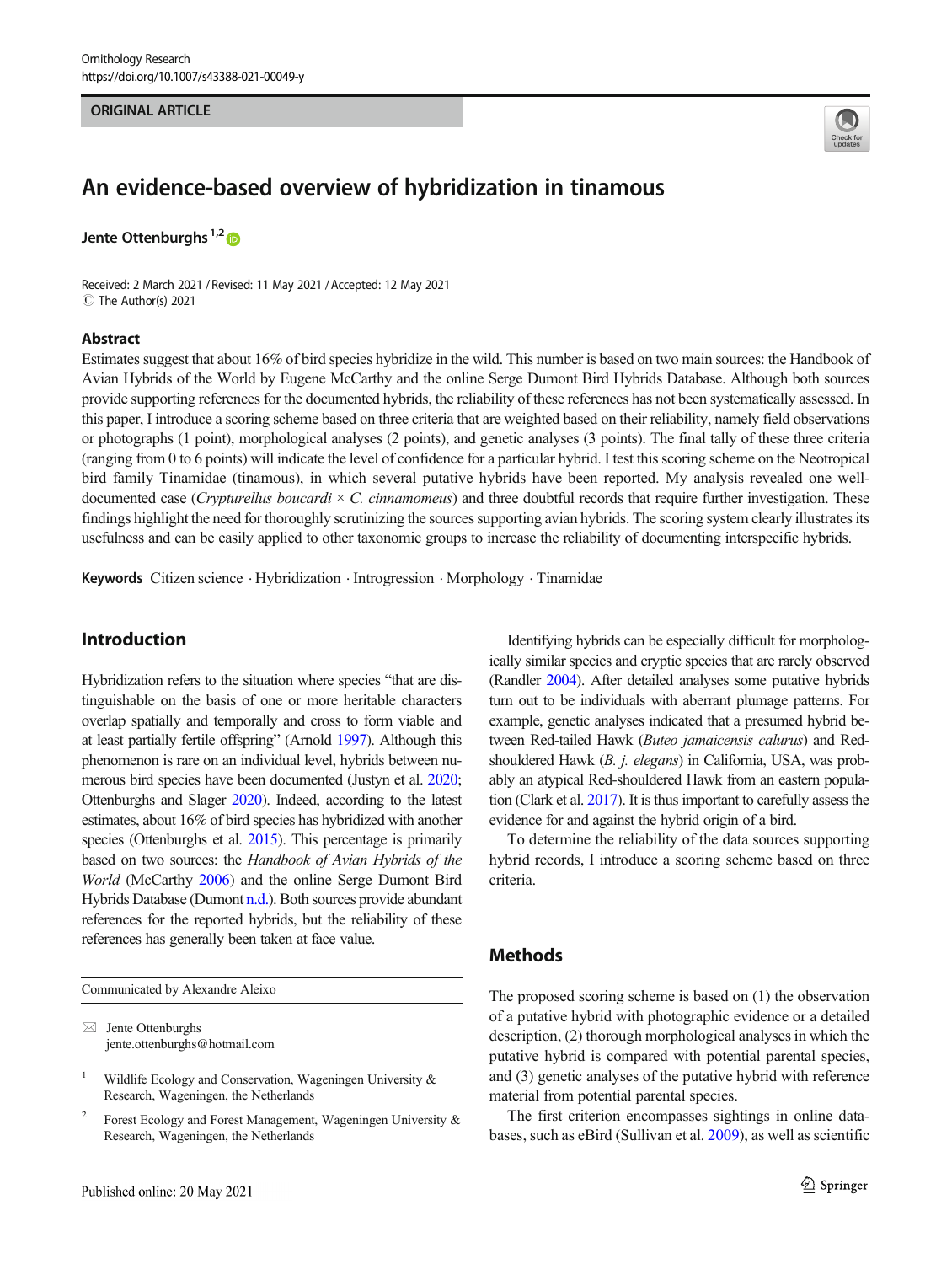papers describing the observation of a presumed hybrid. For example, Haines [\(2014\)](#page-4-0) reported a putative hybrid between Splendid Fairywren (Malurus splendens) and White-winged Fairywren (M. leucopterus) in Australia based on photographic evidence. The second criterion requires analyses in which the hybrid specimen is quantitatively and/or qualitatively compared with the probable parental species. For instance, Apolinario and Silveira [\(2019\)](#page-3-0) compared the plumage patterns of several museum specimens to identify hybrids between the Plush-crested Jay (Cyanocorax chrysops) and the White-naped Jay (C. cynanopogon) in Brazil. The third criterion includes genetic analyses that confirm the hybrid origin of an individual (Knowlton et al. [2014;](#page-4-0) Toews et al. [2020](#page-4-0)) or document recent gene flow between interbreeding species (Coster et al. [2018](#page-4-0); Maxwell et al. [2021\)](#page-4-0).

To express the varying levels of confidence that each of these criteria provide, they will be weight differently in the final score for a putative hybrid, namely one point for an observation, two for a morphological analysis, and three for a genetic test. The final tally of these three criteria (ranging from 0 to 6 points) will indicate the level of confidence for a particular hybrid combination. It is important to note that this scoring scheme does not directly assess the reliability of the supporting evidence but rather provides an overview of the different observational, morphological, or genetic studies that accompany a particular hybrid record. If the data in a certain criterion are unreliable or uncertain, a question mark (?) can be added to the overview.

In addition to this scoring scheme, one should take into account additional sources of information, such as the distribution of the parental species and their divergence time. If the putative parental species do not overlap in distribution, the hybrid record can be considered less reliable (although one has to consider escaped or introduced individuals). Similarly, an extremely old divergence time between the parental species can cast doubt on a proposed hybrid. It has been estimated that bird species lose the ability to hybridize after an average of ca. 21 million years of evolution (Fitzpatrick [2004](#page-4-0)). Extreme cases have been reported, such as a cross between Helmeted Guineafowl (Numida meleagris) and Domestic Chicken (Gallus gallus), two species that diverged about 55 million years ago (Price and Bouvier [2002](#page-4-0)). However, such exceptional cases between distantly related species require convincing evidence to be considered reliable.

In this paper, I will apply the scoring scheme on the Tinamidae (tinamous), a Neotropical family of cryptic birds. Although some tinamou hybrids are known from captivity, I will focus on records of potential hybrids in the wild. In captivity, the hybrids and their parental species are mostly obvious and do not require detailed morphological or genetic analyses that form the basis of the introduced scoring system. However, captive hybrids can provide comparative material when assessing potential hybrids in the wild. I will thus restrict

the application of the scoring system to wild hybrids that have been reported in the scientific literature.

# Results

### Putative tinamou hybrids

Based on the Handbook of Avian Hybrids of the World (McCarthy [2006](#page-4-0)) and the Serge Dumont Bird Hybrids Database (Dumont n.d.), I found four records of putative tinamou hybrids that warrant further investigation (Table [1\)](#page-2-0). Additional searches on Web of Science and Google Scholar did not uncover other hybrids. In addition to these four cases, McCarthy ([2006](#page-4-0)) also mentioned a parapatric contact zone between Brown Tinamou (C. obsoletus) and Traylor's Tinamou (C. traylori, now considered a subspecies of C. obsoletus) in Peru, but he noted that no hybrids have been reported. And there might have been a captive cross involving the Tataupa Tinamou (C. tataupa) in the Olmense Zoo (Belgium), but the other parental species was not specified. In the following sections, I will discuss the evidence supporting the four presumed hybrids by applying the scoring scheme described above. Moreover, I will check whether the parental species overlap in distribution (using data from BirdLife International) and whether the divergence time between the parental species is realistic.

#### Crypturellus boucardi  $\times$  cinnamomeus

In the Handbook of Avian Hybrids of the World, McCarthy [\(2006\)](#page-4-0) mentioned one well-documented case of hybridization in tinamous, namely Slaty-breasted Tinamou (Crypturellus boucardi) and Thicket Tinamou (C. cinnamomeus) which interbreed in Honduras. Two hybrid specimens were briefly described in Monroe Jr. ([1965](#page-4-0)).

Hybridization between C. boucardi and C. cinnamomeus occurs occasionally as evidenced by the two specimens cited above, both collected in 1937 by C. F. Underwood. They are morphologically intermediate between the two species, resembling cinnamomeus in general aspect but being much darker above and below, especially on the breast, and having the light bars on the wing coverts more tawny, as in boucardi. Apparently the isolating mechanisms (perhaps call notes in this case) are not completely effective in areas of contact, such as the Catacamas region where rain forest borders on arid scrub and cultivated lands. In most of the range of the two species, however, the difference in habitat preference prevents their contact.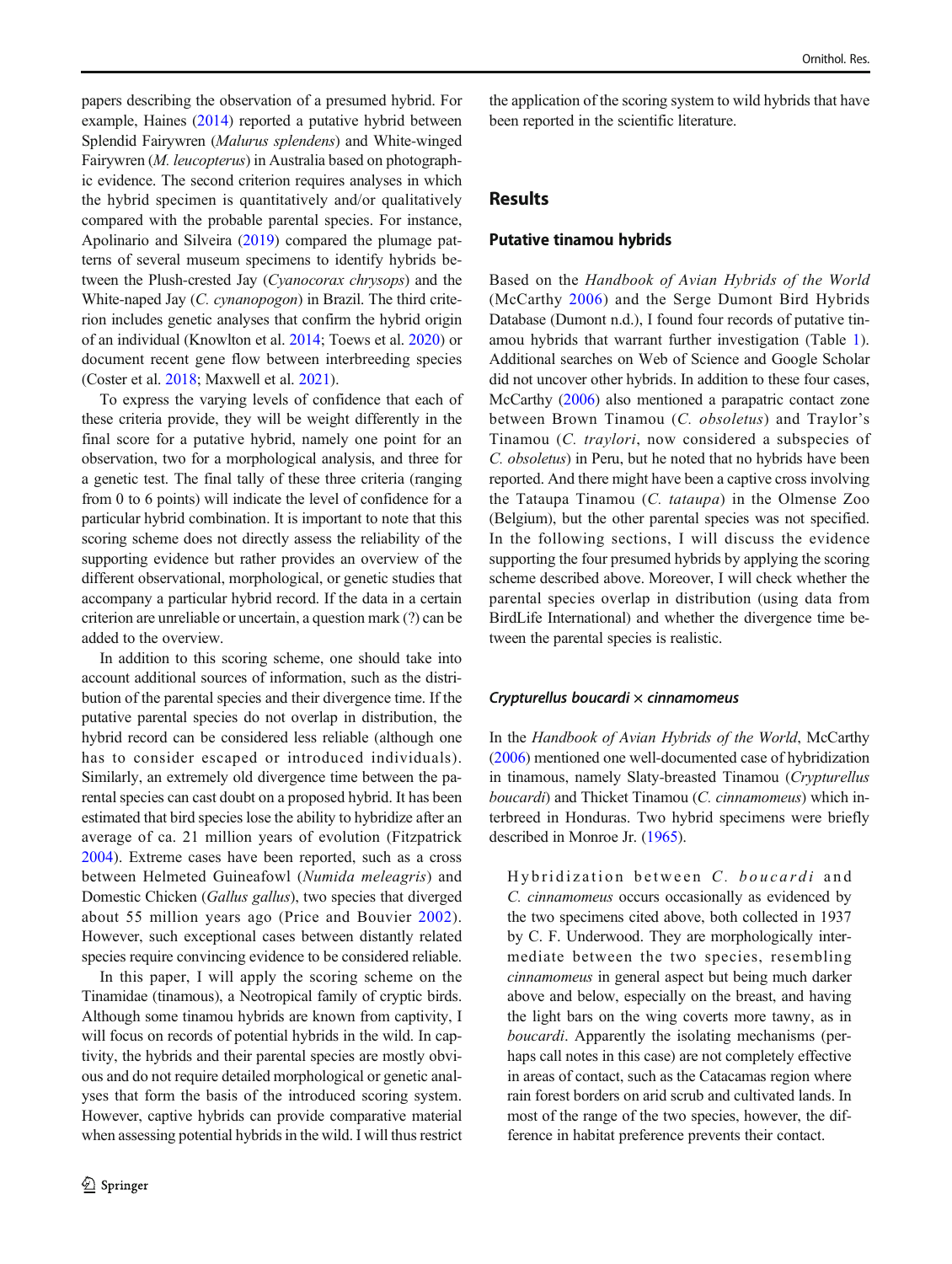| Species 1                      | Species 2                        | Geographical<br>Overlap | Divergence<br>Time | Observation | Morphology | Genetics     | Verdict |
|--------------------------------|----------------------------------|-------------------------|--------------------|-------------|------------|--------------|---------|
| Slaty-breasted Tinamou         | Thicket Tinamou                  | <b>YES</b>              | $<$ 17 MYA         |             |            | $\mathbf{0}$ |         |
| Crypturellus boucardi          | Crypturellus cinnamomeus         |                         |                    |             |            |              |         |
| <b>Elegant Crested Tinamou</b> | <b>Ouebracho Crested Tinamou</b> | <b>YES</b>              | $<$ 17 MYA         | $\gamma$    | $\theta$   | 0            | 0       |
| Eudromia elegans               | Eudromia formosa                 |                         |                    |             |            |              |         |
| White-bellied Nothura          | Brushland Tinamou                | <b>YES</b>              | $<$ 17 MYA         | $\gamma$    | $\theta$   | $\theta$     | 0       |
| Nothura boraquira              | Nothoprocta cinerascens          |                         |                    |             |            |              |         |
| Huayco Tinamou                 | Red-winged Tinamou               | NO                      | $<$ 17 MYA         | $\gamma$    | $\theta$   | 0            | 0       |
| Rhynchotus maculicollis        | Rhynchotus rufescens             |                         |                    |             |            |              |         |

<span id="page-2-0"></span>Table 1 Evidence for putative hybrids in the family Tinamidae, including geographical overlap in distribution and estimated divergence times

The statement that these species interbreed in Honduras is supported by the current distribution maps (Fig. 1A). Interestingly, morphological and genetic analyses suggest that Slaty-breasted Tinamou and Thicket Tinamou are not sister species (Bertelli and Porzecanski [2004](#page-3-0); Bertelli et al. [2014](#page-3-0); Bertelli [2017\)](#page-3-0). Their divergence time remains uncertain but is probably less than 17 million years ago when the two main tinamou subfamilies (Nothurinae and Tinaminae) likely originated. There is, however, no genetic data supporting this hybrid combination. It would be interesting to genotype the two hybrid specimens mentioned by Monroe Jr. ([1965](#page-4-0)) and provide an additional piece of evidence.

# Eudromia elegans  $\times$  formosa

In his zoogeographic analysis of the South American Chaco avifauna, Short ([1975](#page-4-0), p. 192) suggested that Elegant Crested Tinamou (Eudromia elegans) and Quebracho Crested

Tinamou (E. formosa) may be in contact but indicated that their interactions are unknown. Their current distributions do indeed overlap (Fig. 1B), but no hybrids have been reported. In addition, recent phylogenetic studies based on morphological (Bertelli et al. [2002\)](#page-3-0) and genetic (Bertelli and Porzecanski [2004](#page-3-0)) data indicated that both species are clearly distinct. More research is thus needed to assess the reliability of hybridization between Elegant Crested Tinamou and Quebracho Crested Tinamou.

## Nothura boraquira  $\times$  Nothoprocta cinerascens

Short ([1976](#page-4-0), p. 2) discussed the morphological resemblance between White-bellied Nothura (Nothura boraquira) and Brushland Tinamou (Nothoprocta cinerascens), but offered no clear evidence for hybridization. He wrote that "the rather weak differentiation of Chaco marmorata [i.e. a subspecies of Nothoprocta cinerascens] implies a recent contact with



Fig. 1 Distribution maps of putative parental species for four hybrid combinations: (A) Crypturellus cinnamoceus x boucardi, (B) Eudromia elegans x formosa, (C) Nothura boraquira x Nothoprocta cinerascens, and (D) Rhynchotus maculicollis x rufescens. The distribution of the two

species is indicated in red or light blue, while regions of overlap are highlighted in dark blue. Based on data from BirdLife International and Handbook of the Birds of the World [\(2020\)](#page-4-0)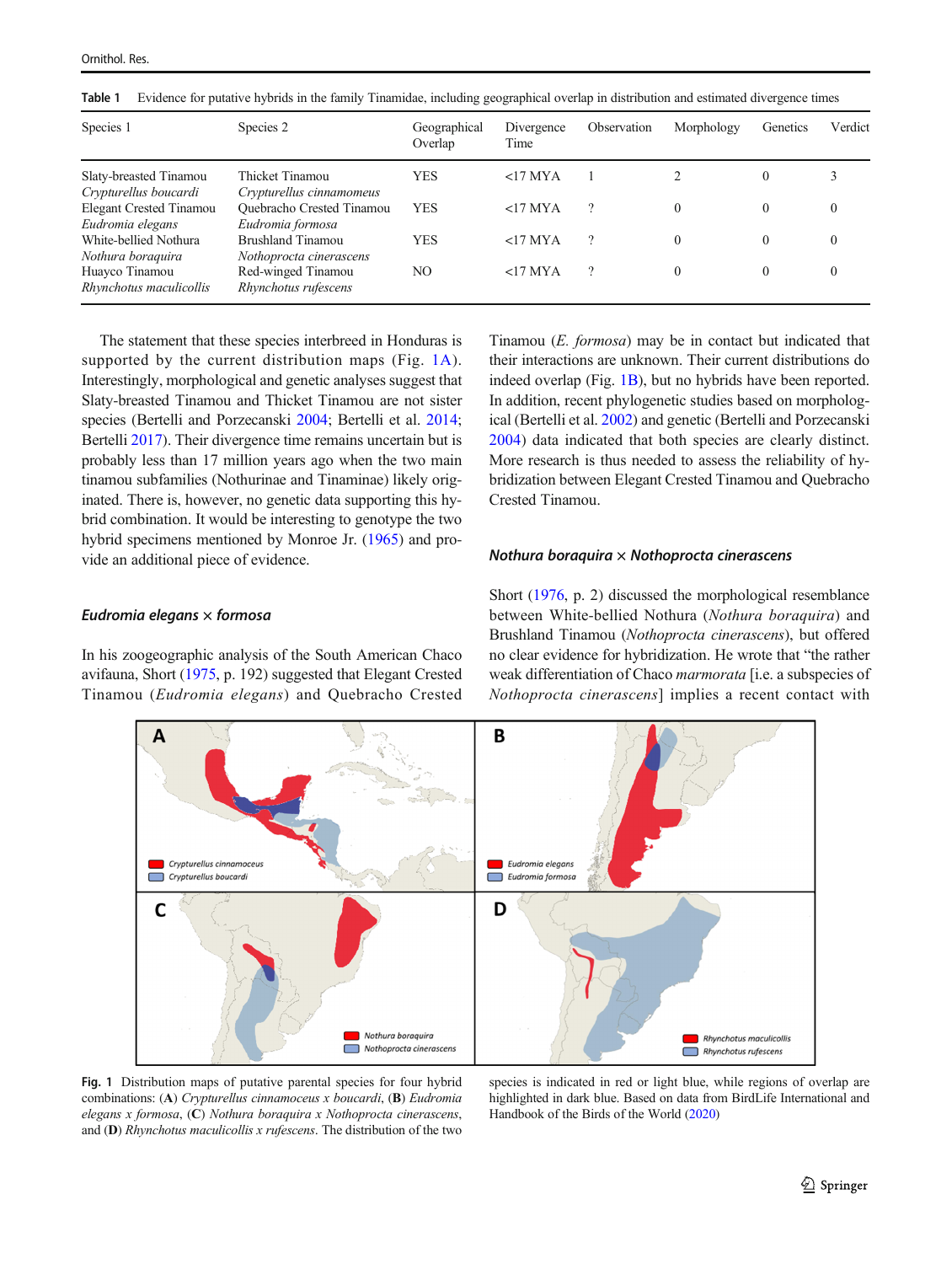<span id="page-3-0"></span>Caatinga boraquira." Both species overlap in Bolivia and Paraguay (Fig. [1C](#page-2-0)), but no hybrids are known.

#### Rhynchotus rufescens  $\times$  maculicollis

Finally, when describing the distribution of the Red-winged Tinamou (Rhynchotus rufescens), Short ([1975](#page-4-0), p. 189) mentioned that the subspecies *pallescens* seems to intergrade with two other subspecies (rufescens and maculicollis). The latter one has recently been elevated to species rank based on a distinctive song (Maijer [1996](#page-4-0)). However, these species do not seem to overlap in distribution (Fig. [1D](#page-2-0)) and occur on different elevation levels (Maijer [1996\)](#page-4-0). Moreover, hybridization has not been reported by additional studies.

# **Discussion**

Checking the reliability of the sources supporting several putative tinamou hybrids revealed one well-documented case and three doubtful records. Hybridization between Slatybreasted Tinamou and Thicket Tinamou is clearly reported by Monroe Jr. [\(1965\)](#page-4-0) with a concise morphological description of two hybrid specimens. However, genetic confirmation is currently missing (Table [1](#page-2-0)). A genetic analysis of these specimens or a population genetic study of both species might provide an additional piece of evidence to remove all doubt. The three other putative hybrids can be traced back to the work of Short [\(1975,](#page-4-0) [1976\)](#page-4-0). Careful reading of his monographs showed that these hybrid records are based on anecdotes and speculation about potential interbreeding in overlapping ranges. Although the distributional data confirm geographical overlap in two cases, the possibility of hybridization is mainly hypothetical and not supported by additional studies. Hence, I cannot assign any points to them in the scoring system (Table [1\)](#page-2-0). These putative hybrids require further investigation, preferably with genetic techniques.

My assessment of tinamou hybrids also highlights the lack of genetic data in this bird group. There are some genetic studies on tinamou populations (Bertelli and Porzecanski 2004; Deck et al. [2016\)](#page-4-0), but few have looked into phylogenetic relationships and potential hybridization. I could not find precise divergence times for the species pairs and had to rely on a maximum date that corresponds to the split between the subfamilies Nothurinae and Tinaminae (17 million years ago, Bertelli 2017). This date is within the range of divergence times at which bird species still have the ability to hybridize (on average 21 million years, Fitzpatrick [2004\)](#page-4-0), but more precise divergence times are needed to determine the reliability of these hybrids and assess the possibility of introgression. The advent of genomic data offers exciting opportunities to investigate whether there has been recent or ancient

introgression between certain tinamou species (Ottenburghs et al. [2017](#page-4-0)).

Finally, the introduced scoring system provides an easy-tounderstand and clear overview to assess the reliability of potential hybrids. A quick glance at Table [1](#page-2-0) immediately shows one hybrid with average support and three cases with insufficient data. This system can be easily applied to other taxonomic groups, resulting in more reliable documentation of interspecific hybrids across the globe.

Availability of data and materials This manuscript is based on a literature review. All data can be found in the reference list.

Code availability Not applicable

Author contribution JO performed the literature search and wrote the manuscript

## **Declarations**

Conflict of interest The author declares no competing interests.

Open Access This article is licensed under a Creative Commons Attribution 4.0 International License, which permits use, sharing, adaptation, distribution and reproduction in any medium or format, as long as you give appropriate credit to the original author(s) and the source, provide a link to the Creative Commons licence, and indicate if changes were made. The images or other third party material in this article are included in the article's Creative Commons licence, unless indicated otherwise in a credit line to the material. If material is not included in the article's Creative Commons licence and your intended use is not permitted by statutory regulation or exceeds the permitted use, you will need to obtain permission directly from the copyright holder. To view a copy of this licence, visit <http://creativecommons.org/licenses/by/4.0/>.

# References

- Apolinario C, Silveira LF (2019) Hybridism between Cyanocorax chrysops and Cyanocorax cyanopogon (Aves: Corvidae) in Brazil. Zoologia 36:e32138. <https://doi.org/10.3897/zoologia.36.e32138>
- Arnold M (1997) Natural hybridization and evolution. Oxford University Press
- Bertelli S (2017) Advances on tinamou phylogeny: an assembled cladistic study of the volant palaeognathous birds. Cladistics 33:351–374. <https://doi.org/10.1111/cla.12172>
- Bertelli S, Porzecanski A (2004) Tinamou (Tinamidae) systematics: a preliminary combined analysis of morphology and molecules. Ornitol Neotrop 15:293–299
- Bertelli S, Giannini N, Goloboff P (2002) A phylogeny of the tinamous (Aves: Palaeognathiformes) based on integumentary characters. Syst Biol 51:959-979. [https://doi.org/10.1080/](https://doi.org/10.1080/10635150290102492) [10635150290102492](https://doi.org/10.1080/10635150290102492)
- Bertelli S, Chiappe L, Mayr G (2014) Phylogenetic interrelationships of living and extinct Tinamidae, volant palaeognathous birds from the New World. Zool J Linnean Soc 172:145–184. [https://doi.org/10.](https://doi.org/10.1111/zoj12156) [1111/zoj12156](https://doi.org/10.1111/zoj12156)